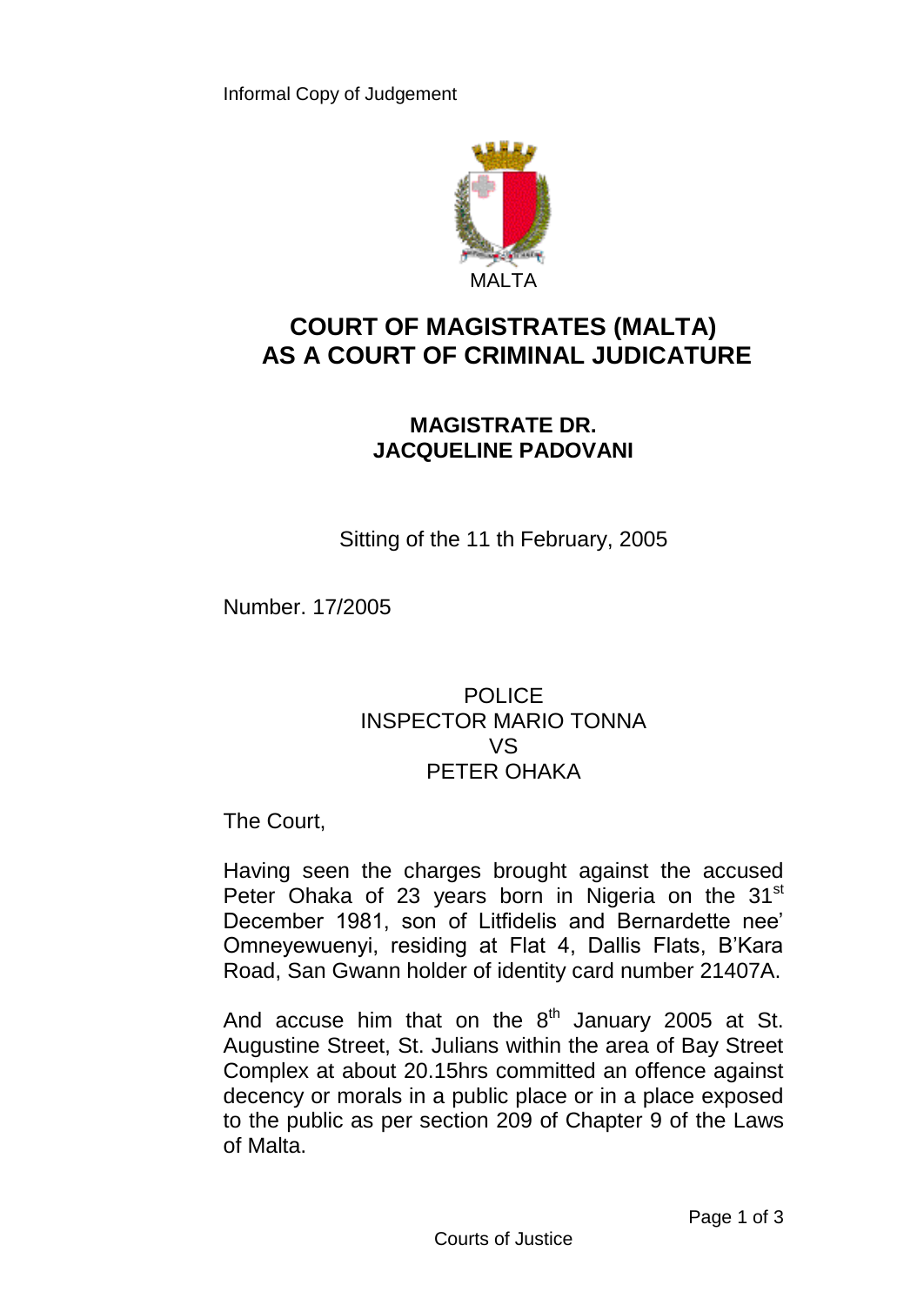Informal Copy of Judgement

And also that on the same day, time and under the same circumstances attempted to Instigate, encouraged or facilitated for the defilement of minor of Gabrielle Sargent, as per section 41 and 203 of Chapter 9 of the Laws of Malta.

Having heard the evidence on oath.

Having heard the plea of guilt entered by the accused.

Having seen all the exhibited documents in the records of the proceedings.

Deliberates:

The evidence produced before the Court by the prosecution is to the effect that the accused on  $8<sup>th</sup>$ January 2005 at 8.15pm exposed his private part in the middle of a crowded public place, that is, in Baystreet and started masturbating in public.

A ten year old girl brought this fact to her mother's notice and when the woman turned towards the accused and saw what he was up to, she took her child away from the scene and together with her husband, filed a Police report. The woman recognised the accused in Court as the same man who had exposed and played with himself.

Both parents assured the Court that their child was disgusted with matter but not defiled, since the entire matter was over in a few seconds.

The Court furthermore heard the plea of guilt entered by the accused.

Therefore, the Court finds the accused guilty of the first offence, not guilty of the second offence and acquits him and after having seen Art 209, Art 28A, Chapter 9 of the Laws of Malta, condemns the same to three months imprisonment suspended for two years under a suspented supervision order with the supervision of the probation